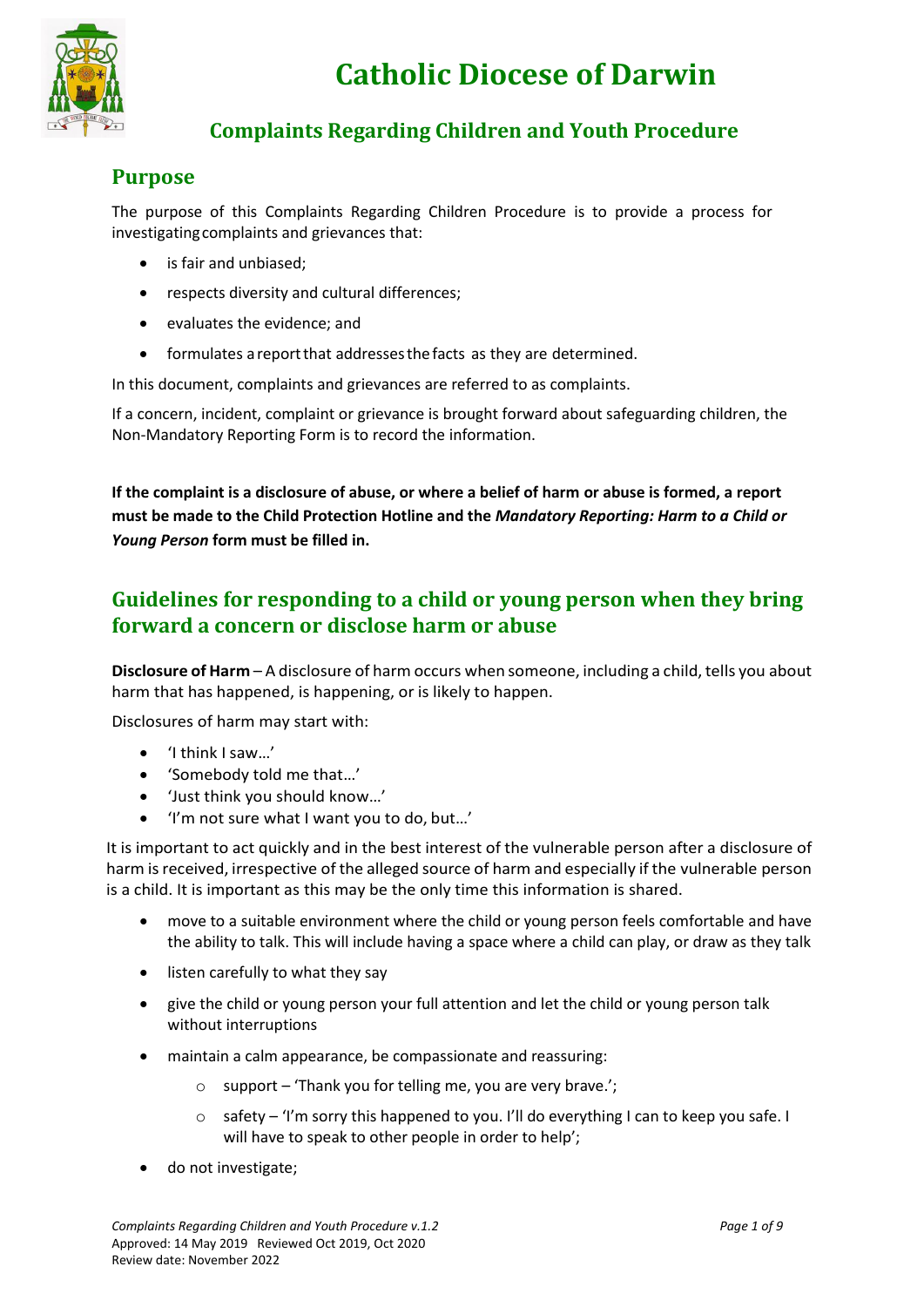- document after speaking with the person and making sure they are safe, make your own notes of the conversation;
- It is important not to discuss the incident/concern with anyone other than those detailed in these procedures.

# **Conflict of Interest**

Conflict of interest may present when complaints are brought forward. Actual, perceived or potential conflict of interest will be managed through:

- Notifying relevant persons of personal conflict of interest;
- Re-assigning the handling of the complaint to another person, e.g. if the complaint is about the Parish Priest or the Safeguarding Coordinator, another person such as the Integrity Officer/Child Safety Coordinator is to make the initial enquiries;
- Recording this information in the as part of the report.

## **Risk Assessment**

When a complaint is received or when Church personnel are notified that a report of abuse has been made to statutory authorities, a Risk Assessment is to be undertaken and regularly reveiwed. Any risks to children and young people will be identified and mitigated at the beginning and throughout the investigation. This may require that personnel are stood down from the role or ministry during the investigation.

# **Complaint Management Process**

(Complaint Handling, Better Practice Guide, Commonwealth Ombudsman- [https://www.ombudsman.gov.au\)](https://www.ombudsman.gov.au/)

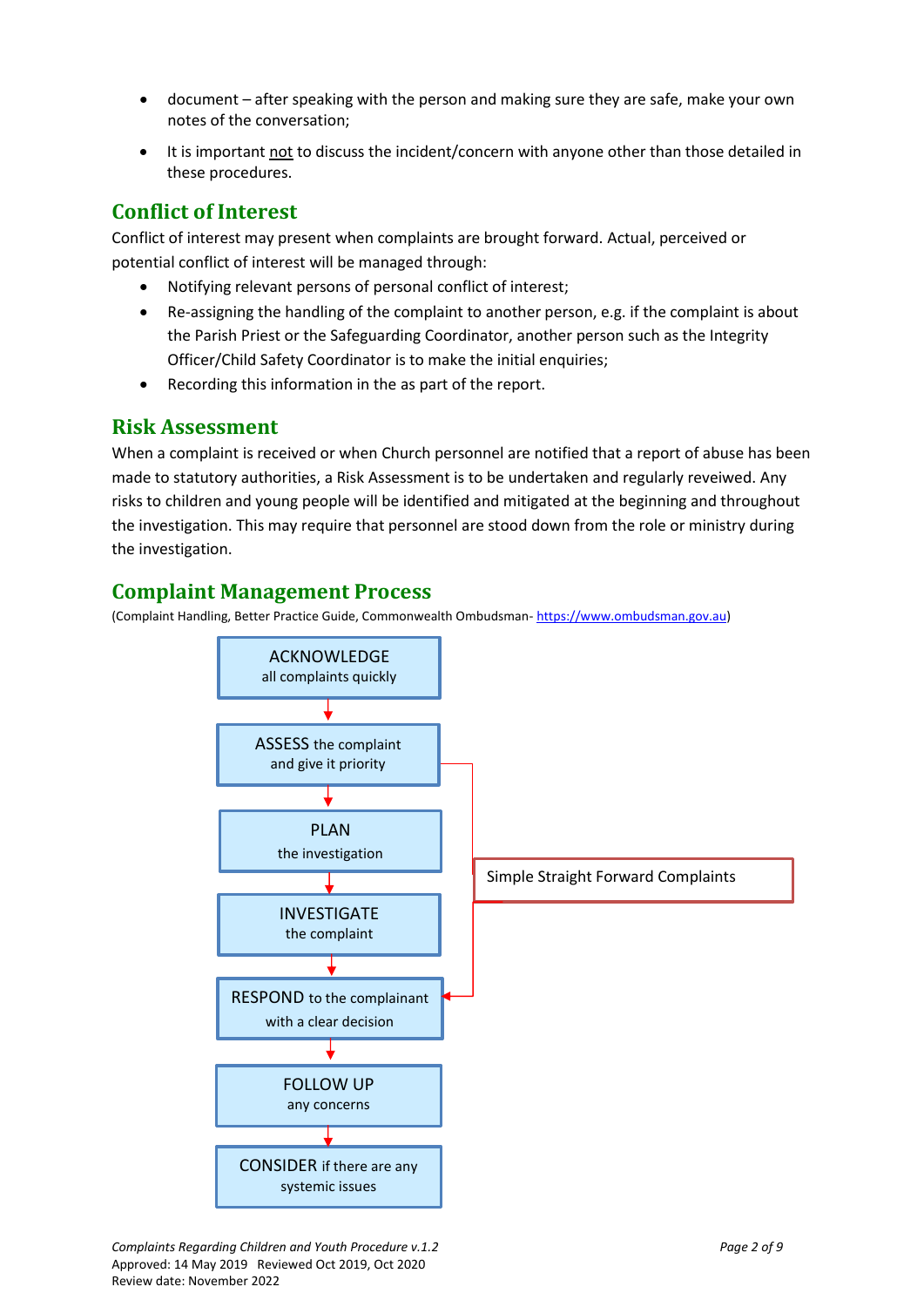### **Simple, Straightforward Complaints**

Step I

Acknowledge

- the complaint
- provide contact details and name of contact person, if the complaint cannot be immediately resolved
- how long it is likely to take to resolve the complaint, within 1 or 2 days
- the complainant will be next contacted within 2 days

### Step 2

Assessment and Assigning Priority

- $\bullet$  early assessment within the day is essential
- ask how the complainant would like to see their complaint resolved, what outcome they are seeking, e.g. an apology, raise an awareness of the problem
- decide whether priority should be given to dealing with one or more aspects of the complaint

#### Step 3

Response within the 1 to 2 days

- tell of particulars of the investigation, including findings and decisions reached
- present in a way that is mutually agreed at the beginning, orally or in writing
- present in way that the complainant can understand
- potential remedies may be an apology, making changes to procedures
- describe any action to be taken to redress a fault or a wrong suffered by the complainant

#### **Grievances**

Step I

Acknowledge

- outline the process,
- provide contact details and name of contact person,
- how long it is likely to take to resolve the complaint
- when the complainant will be next contacted

#### Step 2

Assessment and Assigning Priority

- early assessment is essential
- ask how the complainant would like to see their complaint resolved, what outcome they are seeking, e.g. an apology, raise an awareness of the problem
- decide whether priority should be given to dealing with one or more aspects of the grievance
- escalate matters that require closer attention to appropriate persons, as directed by the Bishop

Step 3

Planning

- prepare a short written plan
	- o define what is to be investigated
	- o review background documentation policies, procedures, evidence taken in response to the complaint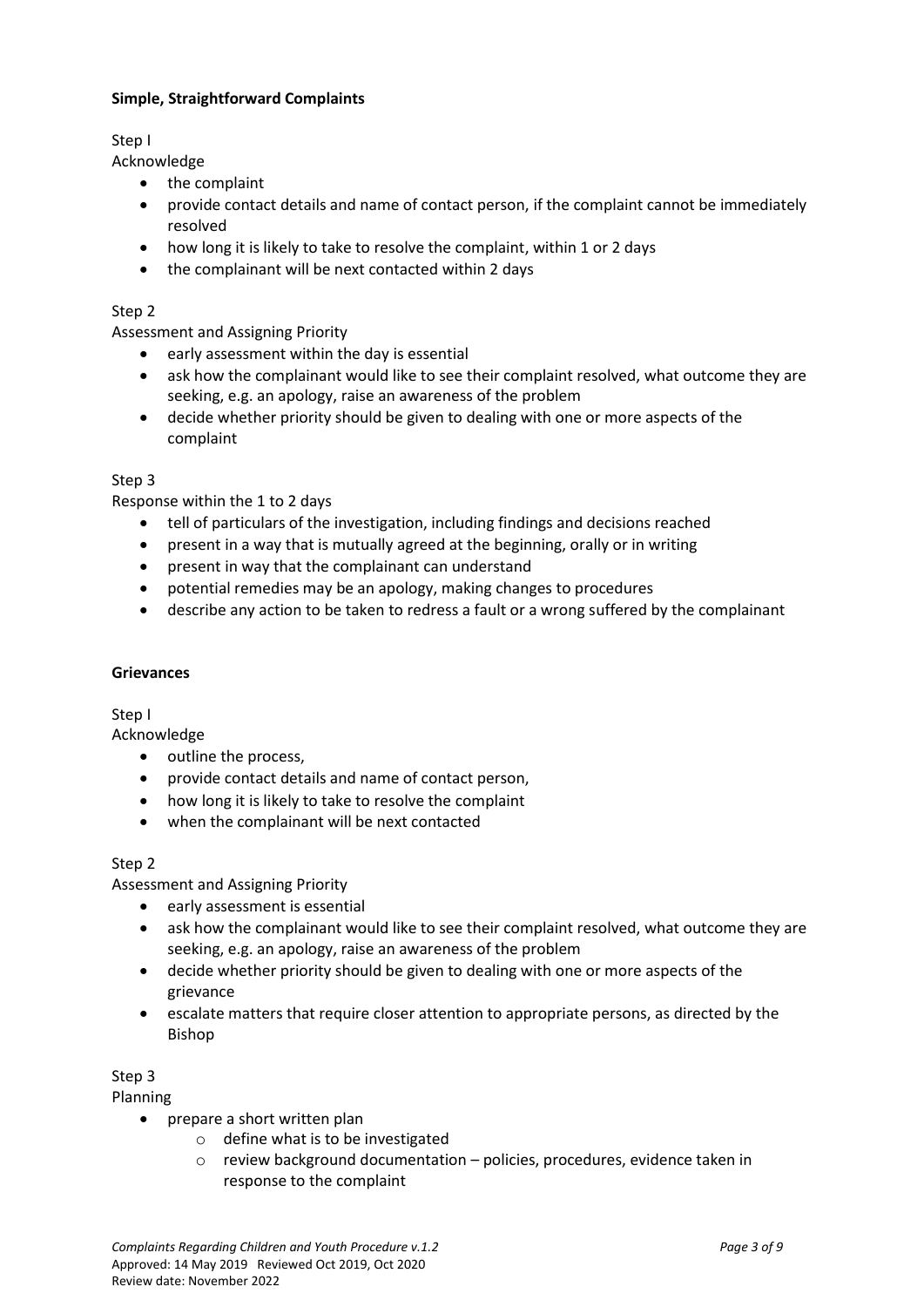- $\circ$  list the steps involved in investigating the complaint and state whether further information is required, either from the complainant or from another person
- o provide an estimate of the time it will take to resolve the complaint
- $\circ$  identify the remedy the complainant is seeking, whether it is realistic or needs to be managed, and other possible remedies
- $\circ$  note any special considerations that apply to the complaint e.g. if the complainant has asked for their identity to be withheld form others or whether there is sensitive or confidential information that needs to be handled
- $\circ$  compile questions for interviewing other parties
- share plan with respective Church Leader or delegate

### Step 4

Investigation

- Impartial approach with open mind, and objectively weigh facts and contentions in support of a complaint
- Confidential investigate complaint in private and care is to be taken when disclosing to others any identifying details of the complaint
- Transparency tell complainant about the steps in the complaint process and give an opportunity to comment on adverse information or before a complaint is dismissed
- Findings must be based on evidence
- Prepare and present draft investigation report to respective Church Leader or delegate
- A written report is to be kept of evidence that is provided orally
- Submit final report to Bishop for authorisation and distribution and record keeping
- A complainant is not obliged to substantiate each fact or element in their complaint, although it is reasonable to ask them to provide documents they have or explain things they know to assist the investigation
- Any reliable information can be used
- To accord natural justice, a complainant is to be given an opportunity to comment on contrary information or claims from another source before a decision is made to dismiss the complaint
- Explain to the complainant if evidence is scant, inconclusive or evenly balanced

### Step 5

Response

- tell of particulars of the investigation, including findings and decisions reached
- present in a way that is mutually agreed at the beginning, orally or in writing
- present in way that the complainant can understand
- potential remedies may be an apology, making changes to procedures
- describe any action to be taken to redress a fault or a wrong suffered by the complainant

### Step 6

Follow-Up

- offer the complainant the opportunity to review how their complaint was handled or resolved, by providing contact details of a different person to the person who initially investigated the complaint
- explain to ensure understanding. A sound internal review process will reduce the likelihood of complaint to an external body and will assist any external review that may need to be undertaken
- External review may be required if the complainant is dissatisfied with the findings. Information can be obtained from the Ombudsman NT.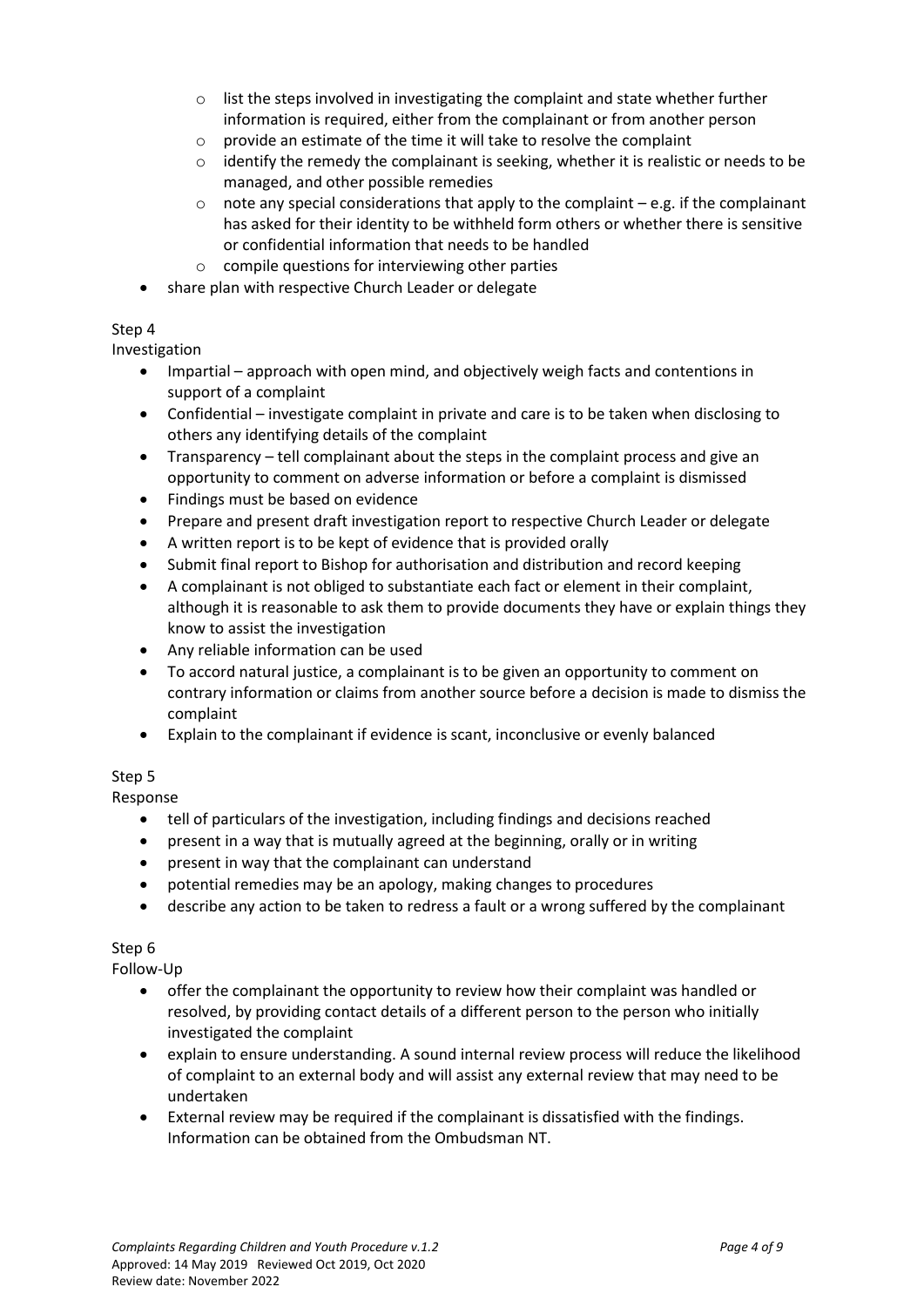### Step 7

Systemic Issues

 Address any issue that has become evident, e.g. recordkeeping, better training, review of procedures and policies

Outcomes can include but are not limited to any or a combination of the following:

- Counselling;
- Disciplinary action, e.g. demotion, transfer, formal warning, suspension, probation or dismissal;
- Formal apology;
- Mediation;
- An agreed undertaking:
- Education and training;
- Developing new or changing existing policies and procedures.

Outcomes will depend on factors such as:

- The severity and frequency of the complaint;
- The weight of evidence;
- A request by the complainant and respondent;
- Whether the respondent could have been expected to know that such behaviour was a breach of policy;
- Any prior incidents or warnings.

Appendices associated with the interview process are:

- Appendix A– Investigation of Complaints Flowchart
- Appendix B-Interview Checklist;
- Appendix C–Interview Statement;
- Appendix D Investigation Report.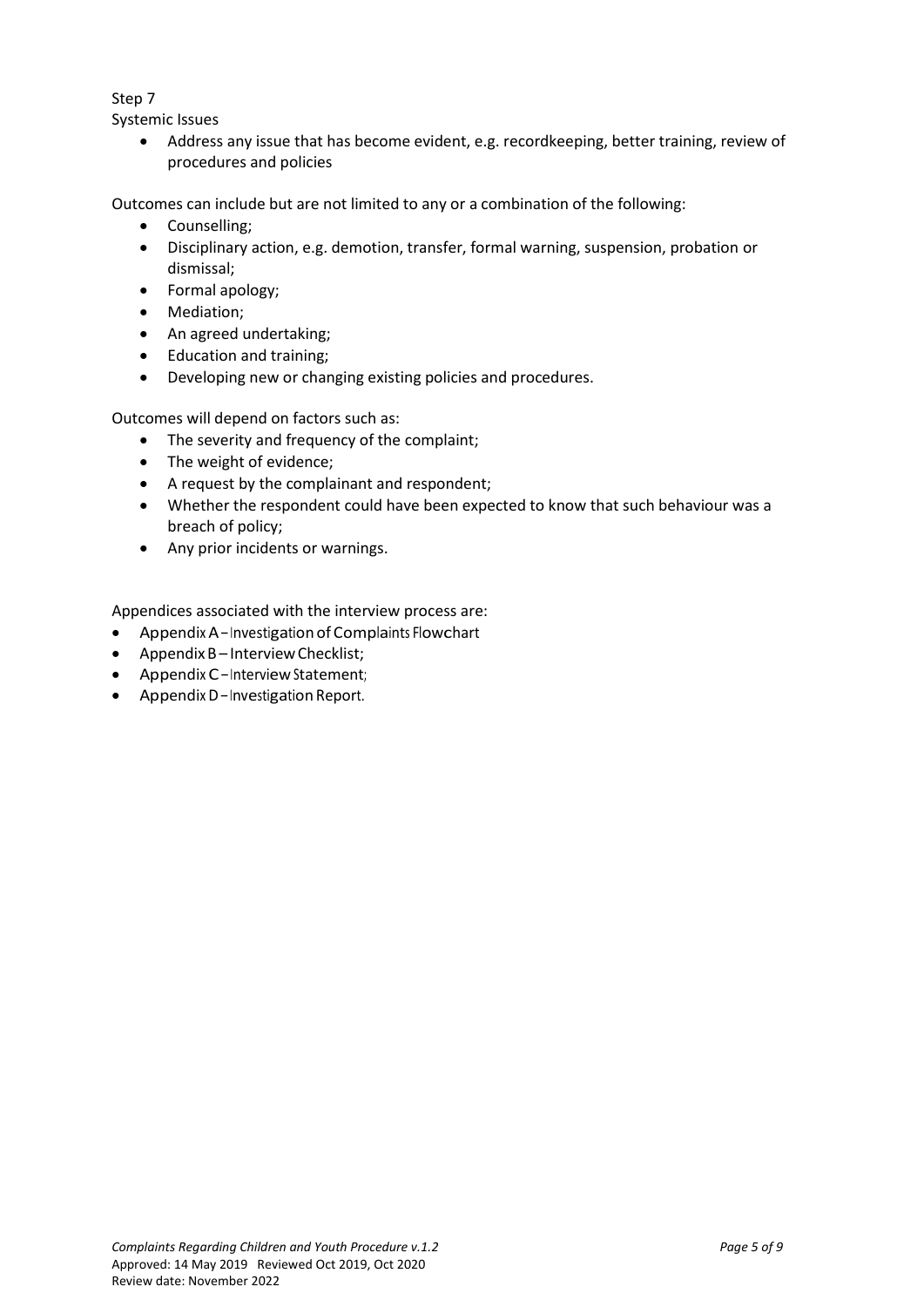

**INVESTIGATION PROCESS CHART FOR SHARING WITH COMPLAINANT AND RESPONDENT**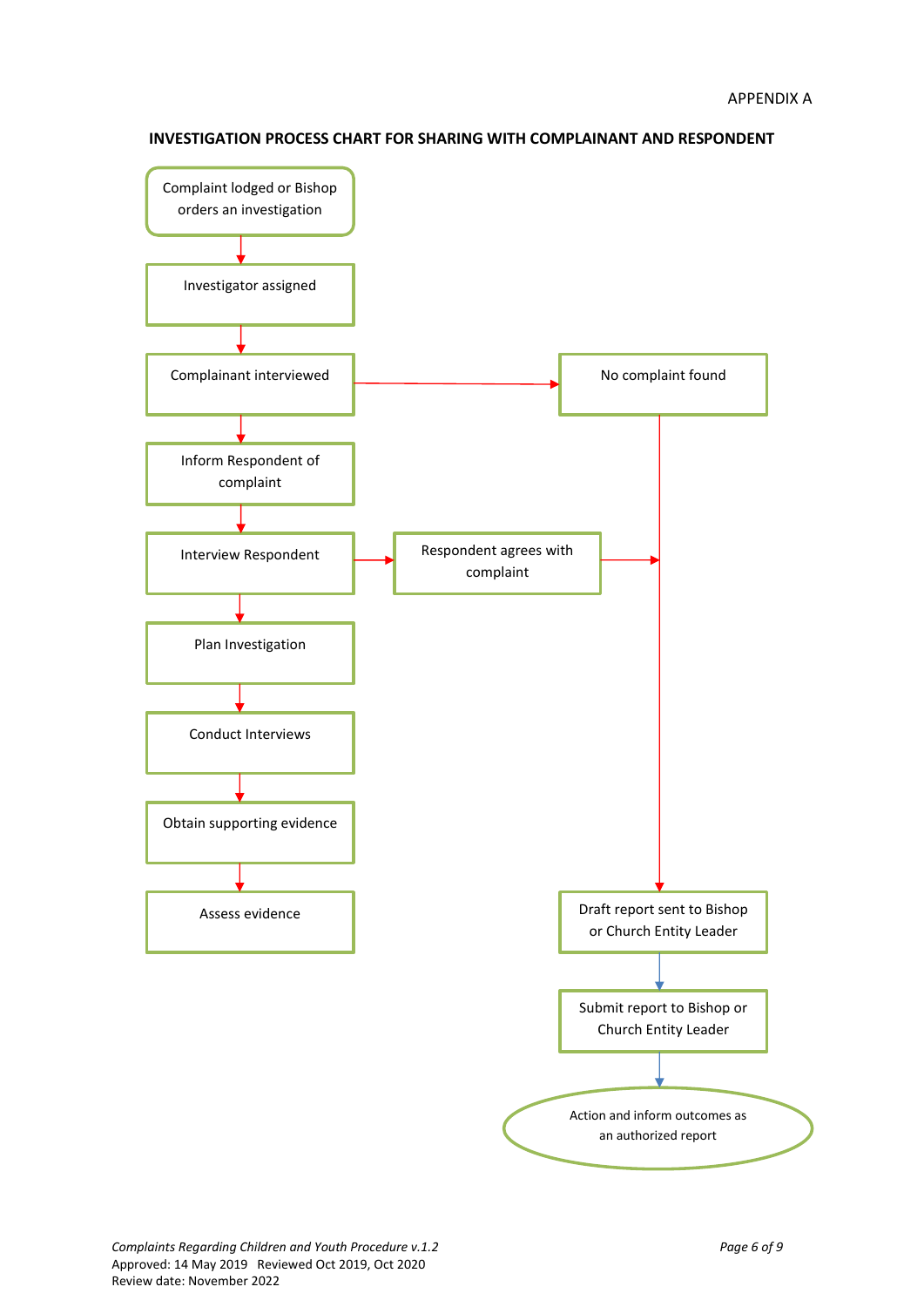#### **INTERVIEW CHECKLIST**

The Interview Checklist is to be used as a guide when preparing and conducting interviews. In order to respect diversity and cultural differences, make adjustments as required to meet the needs of any person.

- 1. Interview Preparation
	- Prepare interview questions based on the written or verbal complaint. Questions should query every statement in the allegations.
	- Advise interviewees of their right to be accompanied/represented at the interview.
	- Make sure that there is a private room available where you will not be disturbed.
- 2. Conducting the Interviews
	- Introduce yourself and explain the purpose of the investigation. Emphasize that the Diocese of Darwin takes these complaints seriously and that this investigation is in compliance with Diocese of Darwin Policy.
	- Ask simple questions to open up the interview, e.g. spelling of name.
	- Explain the interview and investigation process:
	- Notes will be taken during the interview and you will forward a completed statement to them to check and sign off that it is a true and correct statement;
	- The interviewee is to explain what happened in his or her own words. This could be in addition to a written complaint;
	- Explain that upon completion of the investigation Catholic Education will attempt to determine what has occurred, and will take appropriate action based on its determination;
	- Advise the complainant and the respondent that each will be informed of the results of the investigation and any action to be taken.
	- Explain to all interviewees that retaliation will not be tolerated.
	- Remind each interviewee of the need for confidentiality.
	- Record every aspect of the investigation why witnesses were selected, what caused delays, who refused to give evidence.
- 3. Interview Techniques
	- Avoid leading questions.
	- Ask open ended, nonjudgmental questions.
	- Avoid the appearance of favouritism in conducting interviews.
	- Do not record conclusions regarding credibility.
	- Avoid judgmental statements or furthering of myths or stereotypes.
	- Be aware of the effects of the allegations on the complainant and any others affected. Offer counselling.
	- Challenge each emotive word or exaggeration e.g. "When you say 'she does that nastily', in what way does she do that?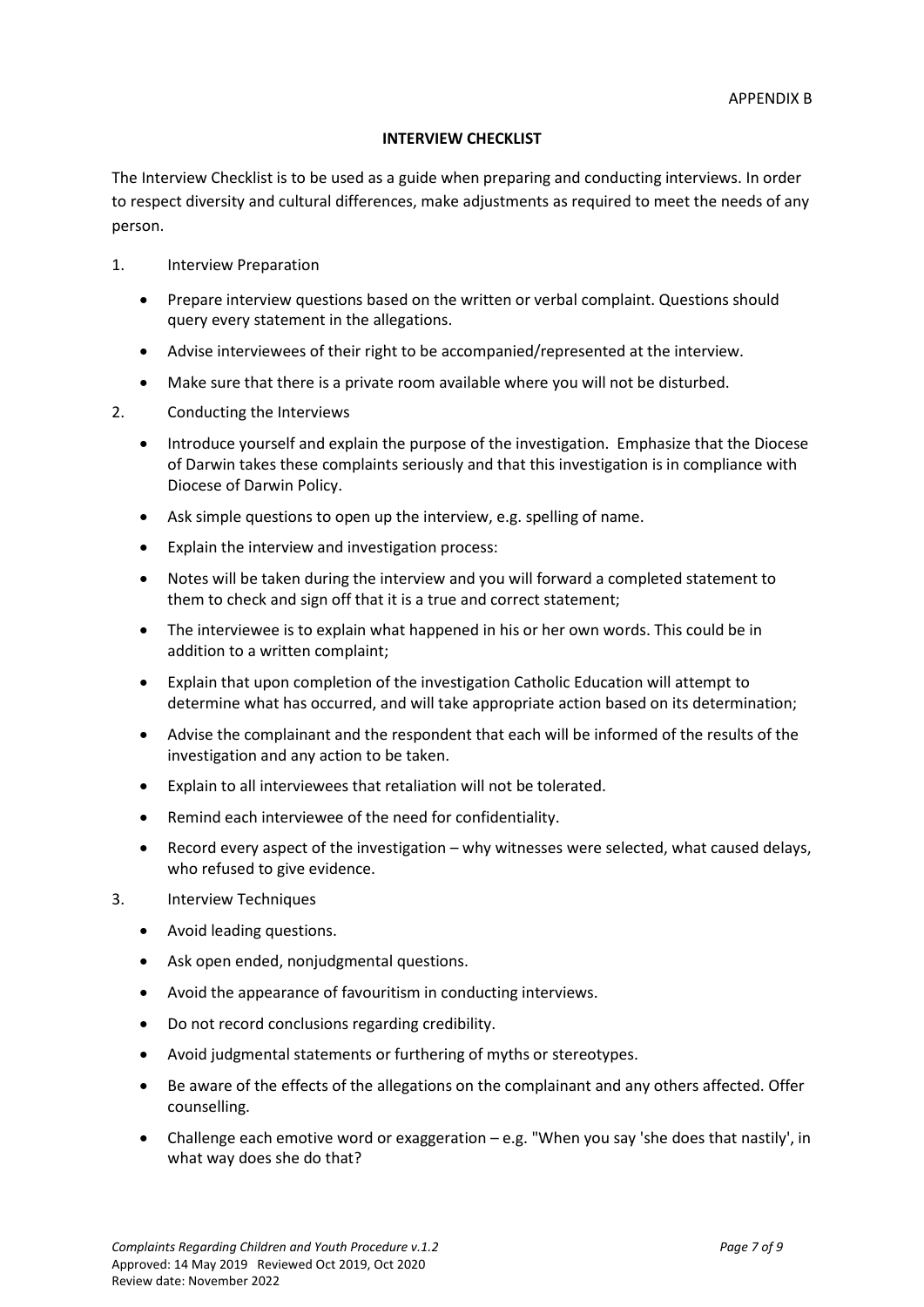#### **INTERVIEW STATEMENT**

| Name of Interviewer: | Position (If relevant): |
|----------------------|-------------------------|
| Name of Interviewee: | Position (If relevant): |
| Name of Complainant: | Position (If relevant): |
| Contact Phone No.:   |                         |
| Name of Respondent:  | Position (If relevant): |
| Contact Phone No.:   |                         |
| Church Entity:       | Date of Interview:      |
|                      |                         |

I ………………………………………………………………………agree that this statement is a true and correct record and that the details of the investigation will be kept confidential according to the Australian Privacy Principles and the Information Privacy Principles (NT).

Signed:\_\_\_\_\_\_\_\_\_\_\_\_\_\_\_\_\_\_\_\_\_\_\_\_\_\_\_\_\_\_\_\_\_\_\_\_\_\_\_\_\_\_\_\_\_\_\_\_\_\_\_\_\_ Date: \_\_\_\_\_\_\_\_\_\_\_\_\_\_\_\_\_